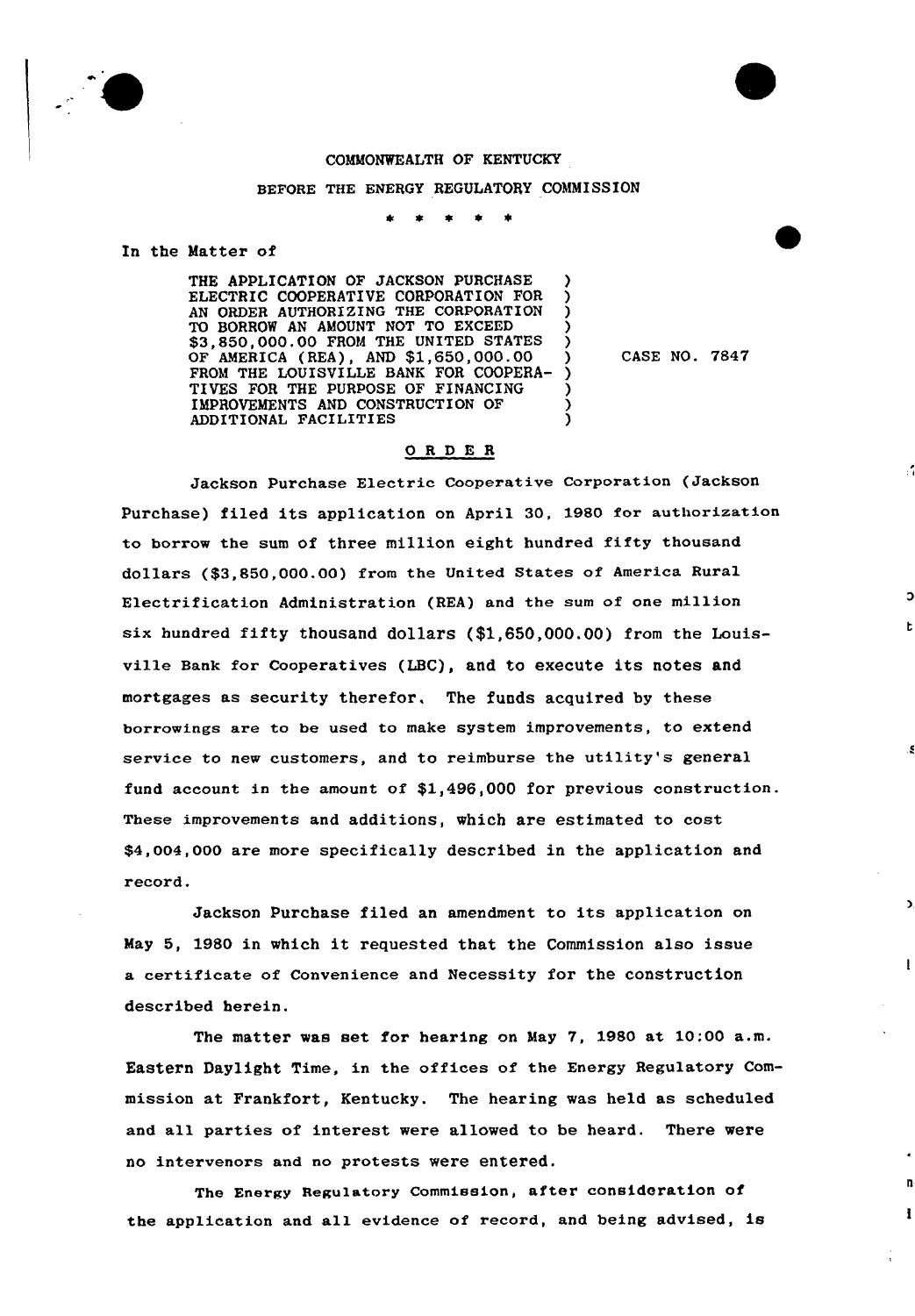

of the opinion and FINDS:

1. That public convenience and necessity require that such construction as is proposed in the application and record be performed and that a certificate of convenience and necessity should be granted.

2. That the proposed borrowings are for a lawful object within the corporate purposes of the utility, are necessary and appropriate for and consistent with the proper performance by the utility of its service to the public, and will not impair its abi1ity to perform that service, and are reasonably necessary and appropriate for such purpose.

IT IS THEREFORE ORDERED that Jackson Purchase be and it is hereby granted a certificate of public convenience and necessity to proceed with the construction as set forth in the application and record.

IT IS FURTHER ORDERED that Jackson Purchase be and hereby is authorized to borrow a sum in the principal amount of \$3,850,000 from REA at the rate of five percent (5%) per annum over a thirtyfive (35) year period with payments of principal being deferred for three (3) years.

IT IS FURTHER ORDERED that Jackson Purchase be and it is hereby authorized to borrow a sum in the principal amount of \$1,650,000 from LBC at a variable interest rate per annum and which may vary from time to time over the life of the loan, over a period of twenty (20) years.

IT IS FURTHER ORDERED that Jackson Purchase be and it is hereby authorized to execute its notes and mortgages as security for the loans authorized herein.

IT IS FURTHER ORDERED that the proceeds from the proposed borrowings shall be used only for the lawful objects as set out in the application and record.

IT Is FURTHER 0RDERED that Jackson Purchase shall submit semiannual reports to the Commission setting forth in detail the status of the construction authorized herein as well as the status of the funds authorized for said construction.

 $-2-$